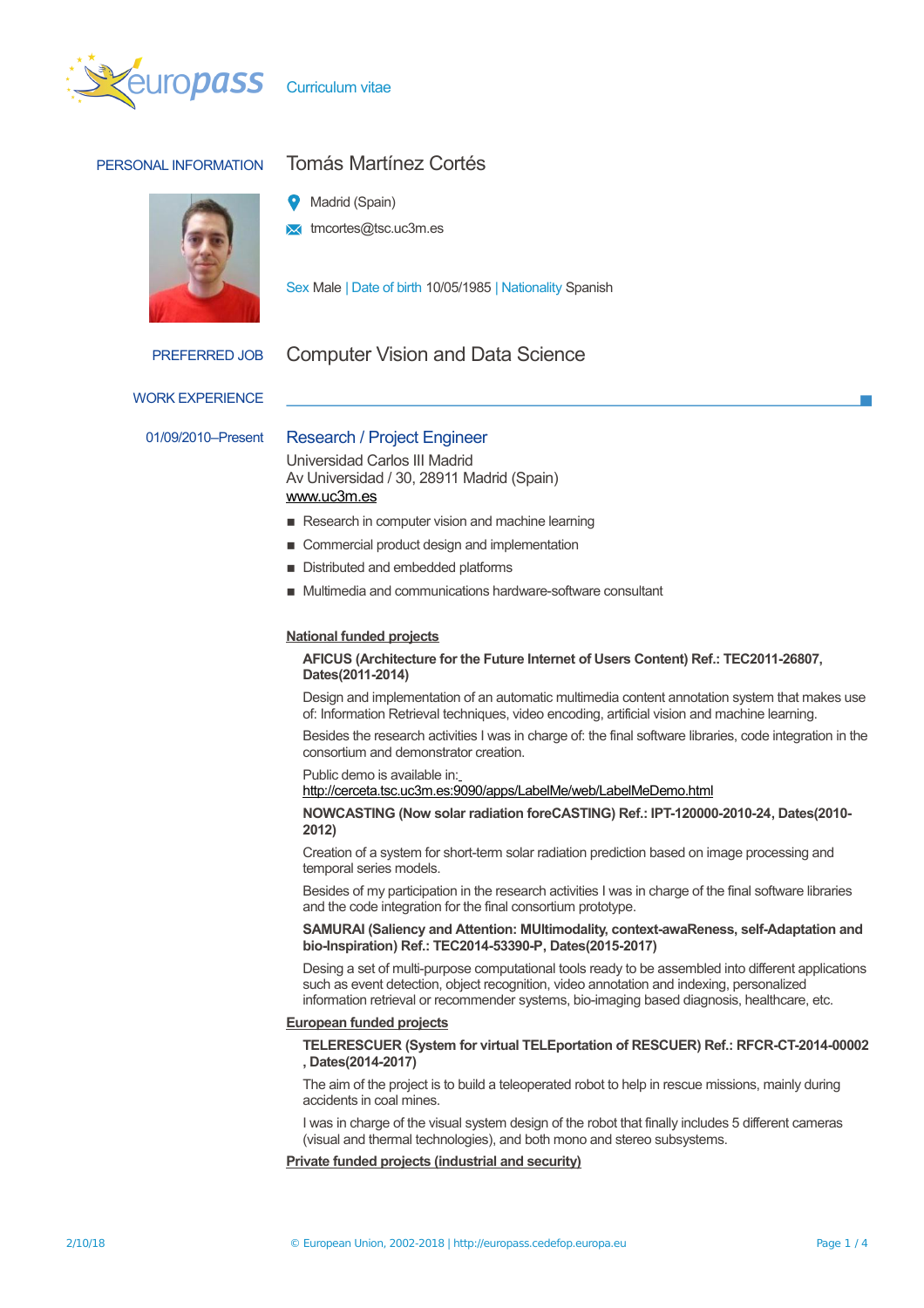

### **CEDEX**

Implementation of a machine vision system to automatically control the safety sequences appearing on a display mounted on passengers trains for display certification purposes. The system make use of: computer vision techniques and ad hoc image processing techniques.

I was in charge of designing the visual system to capture the videos, the creation of a computer vision algorithm to perform robust image registrations and the final libraries and code implementation.

# **OMNIVISION**

Design of a color distortion correction algorithm for nocturne traffic cameras. The system includes a video stabilization algorithm, a gamma color correction stage applied following a probabilistic model of the lights, and the creation of the final color rectified video.

My responsibilities were the design and implementation of the complete system and the creation of a demonstrator.

### **DGT-CMMR (DGT Car Make and Model Recognition)**

The project consists on the creation of an automatic system for car make and model recognition using video cameras. The system includes several computer vision techniques as: car detection, image matching, geometrical models, image retrieval.

I was in charge of the final demonstrator creation as well as supporting in the research of the computer vision techniques employed in this project.

# **ESITUR (INTERACTIVE TOURISTIC SHOWCASES)**

The goal of the project is the creation of a system that receives as input the name of a region or city and automatically generates rich multimedia touristic tour guides. It makes use of web scrapping, machine learning and computer vision novel techniques to generate such automatic content.

I was in charge of supervising the development of some modules as well as the final integration of the whole project. I also developed novel city-tuned deep convolutional neural networks that better describe images from each region or city.

# **ENDESA (INTELLIGENT CAMERA SURVEILLANCE)**

The focus of the project was to monitor the temperatures of critical components on an electrical power plant by using thermal cameras. It also included standard visual cameras to detect the creation of turbulence on a near river as a result of the power plant activity, as well as the detection and tracking of a see buoy.

I acted as a consultant visiting the power plant, selecting all the necessary hardware (thermal cameras, lenses, processing boards, etc.) for the complete system as well as developing the blueprints for the deployment of the solution. I also established some guidelines for the necessary computer vision algorithms in the standard visual cameras.

## **ZOITECH (AUTOMATIC ANALYSIS OF SPERM SAMPLES)**

ZoitechLab is a company specialized in building microscopes and solutions for veterinarian solutions and animal reproduction. We build a computer vision system capable of analyzing microscope semen images and detect, segment, and classify each spermatozoon into a set of fixed categories.

I was one of the supervisors of this project were we developed some add-hoc image processing algorithms and deep convolutional networks techniques to perform the automatic analysis.

### **AZOR**

This project consisted in the creation of a portable wireless video arbitrage (VAR) system.

I was in charge of selecting the hardware architecture composed of: cameras, video encoders, WIFI transmitters, routers and display support. I also designed and implemented the software solution for the multiple video stream capture and display, encoding and decoding, video synchronization, video annotation and live replay support.

Currently, the software works under Windows, Mac OS and Linux and there is a company (Labhipermedia) exploiting it commercially.

### **Private funded projects (health care)**

## **MRI BRAIN TUMOUR CHARACTERIZATION**

Development of a Computer-aided diagnosis system for brain tumour classification using MRI imagery. The system includes a software for capturing medical inputs, image processing algorithms to compute ad hoc lesion descriptors and machine learning techniques to create the probabilistic prediction models.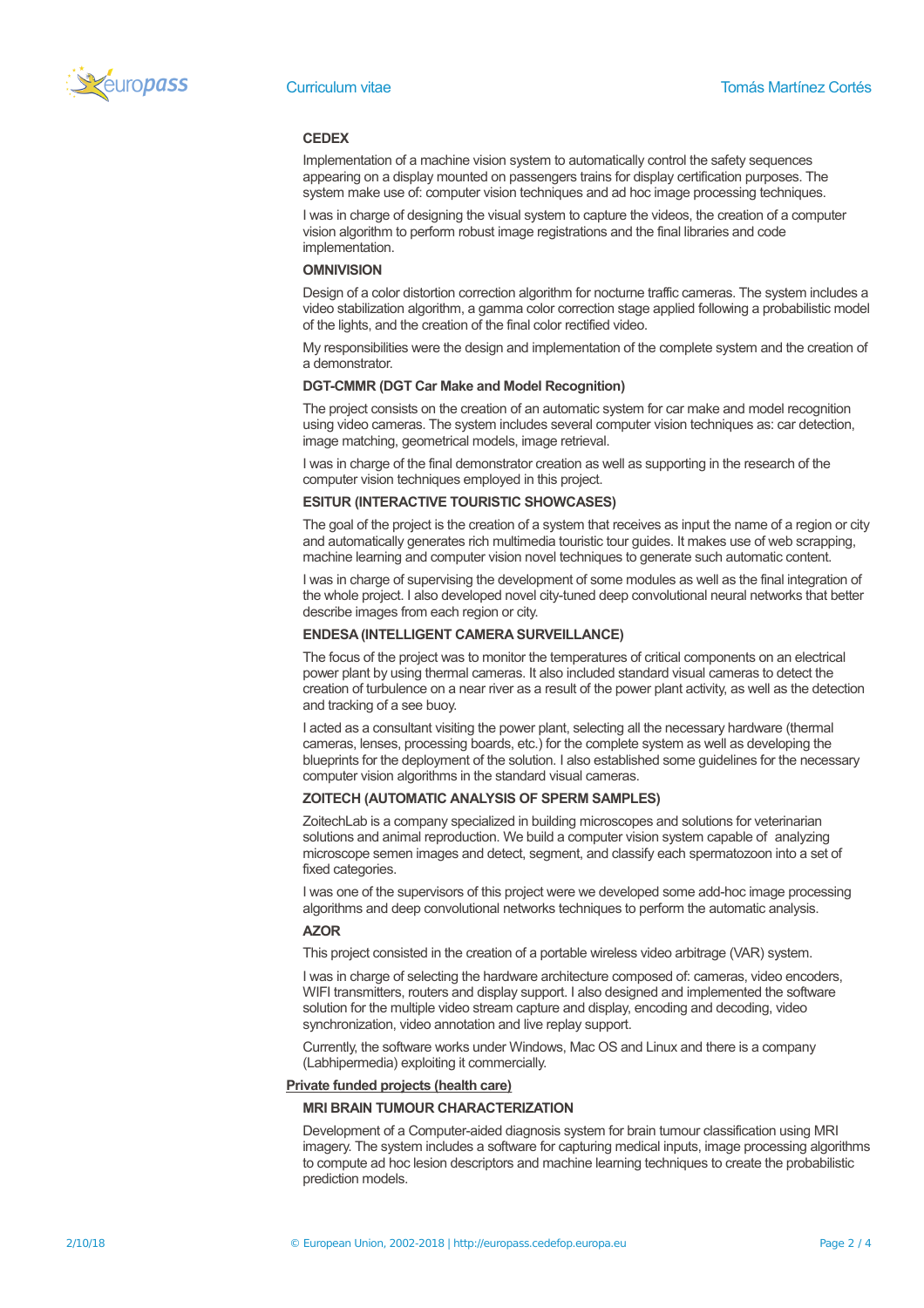

My responsibilities include to acquire enough medical knowledge to close the gap between engineers and doctors, create a graphical software for capture image annotations, design the tumour descriptors based on image content and train the models.

Business or sector Research department, University

| 01/01/2009-01/01/2010         | Trainee / Internship<br><b>Electronic Arts Software</b><br>Vía de los Poblados / 3, 28033 Madrid (Spain)<br>Editing, processing and implementation of audio for videogames<br>Designing and development of applications for manage and process information<br>Audio quality control<br>Business or sector Multimedia / videogames                                                                    |                |                    |                   |                |
|-------------------------------|------------------------------------------------------------------------------------------------------------------------------------------------------------------------------------------------------------------------------------------------------------------------------------------------------------------------------------------------------------------------------------------------------|----------------|--------------------|-------------------|----------------|
| <b>EDUCATION AND TRAINING</b> |                                                                                                                                                                                                                                                                                                                                                                                                      |                |                    |                   |                |
| 01/09/2005-01/01/2010         | <b>Telecommunications Engineer</b><br><b>Carlos III University</b><br>Av Universidad, 30, 28911 Madrid (Spain)<br>Academic average grade: 6.9                                                                                                                                                                                                                                                        |                |                    |                   |                |
| 01/09/2015-01/09/2016         | <b>Master in Multimedia and Communications</b><br><b>Carlos III University</b><br>Av Universidad, 30, 28911 Madrid (Spain)<br>Academic average grade: 9.3                                                                                                                                                                                                                                            |                |                    |                   |                |
| 23/01/2018-09/05/2018         | Explorer entrepreneurship program<br>Centro Internacional Santander Emprendimiento (CISE), Madrid (Spain)<br>Design thinking, leadership, business plan, negotiation, communicative skills, marketing, finances,<br>legal startup aspects                                                                                                                                                            |                |                    |                   |                |
| <b>PERSONAL SKILLS</b>        |                                                                                                                                                                                                                                                                                                                                                                                                      |                |                    |                   |                |
| Mother tongue(s)              | Spanish                                                                                                                                                                                                                                                                                                                                                                                              |                |                    |                   |                |
| Foreign language(s)           | <b>UNDERSTANDING</b>                                                                                                                                                                                                                                                                                                                                                                                 |                | <b>SPEAKING</b>    |                   | <b>WRITING</b> |
|                               | Listening                                                                                                                                                                                                                                                                                                                                                                                            | Reading        | Spoken interaction | Spoken production |                |
| English                       | C <sub>1</sub>                                                                                                                                                                                                                                                                                                                                                                                       | C <sub>1</sub> | C <sub>1</sub>     | C <sub>1</sub>    | C <sub>1</sub> |
| <b>Digital skills</b>         | Levels: A1 and A2: Basic user - B1 and B2: Independent user - C1 and C2: Proficient user<br>Common European Framework of Reference for Languages<br>$\blacksquare$ c, c++, cuda, python.                                                                                                                                                                                                             |                |                    |                   |                |
| <b>ADDITIONAL INFORMATION</b> |                                                                                                                                                                                                                                                                                                                                                                                                      |                |                    |                   |                |
| <b>Publications</b>           | ■ Iván González-Díaz, Tomás Martínez-Cortés, Ascensión Gallardo-Antolín, Fernando Díaz-de-<br>María. Temporal segmentation and keyframe selection methods for user-generated video search-<br>based annotation. In Expert Systems with Applications, 42(1): 488-502 (2015) [Datasets][Online<br>Demo]<br>■ Tomás Martínez Cortés, Miguel Ángel Fernández Torres, Amaya Jiménez Moreno, Iván González |                |                    |                   |                |